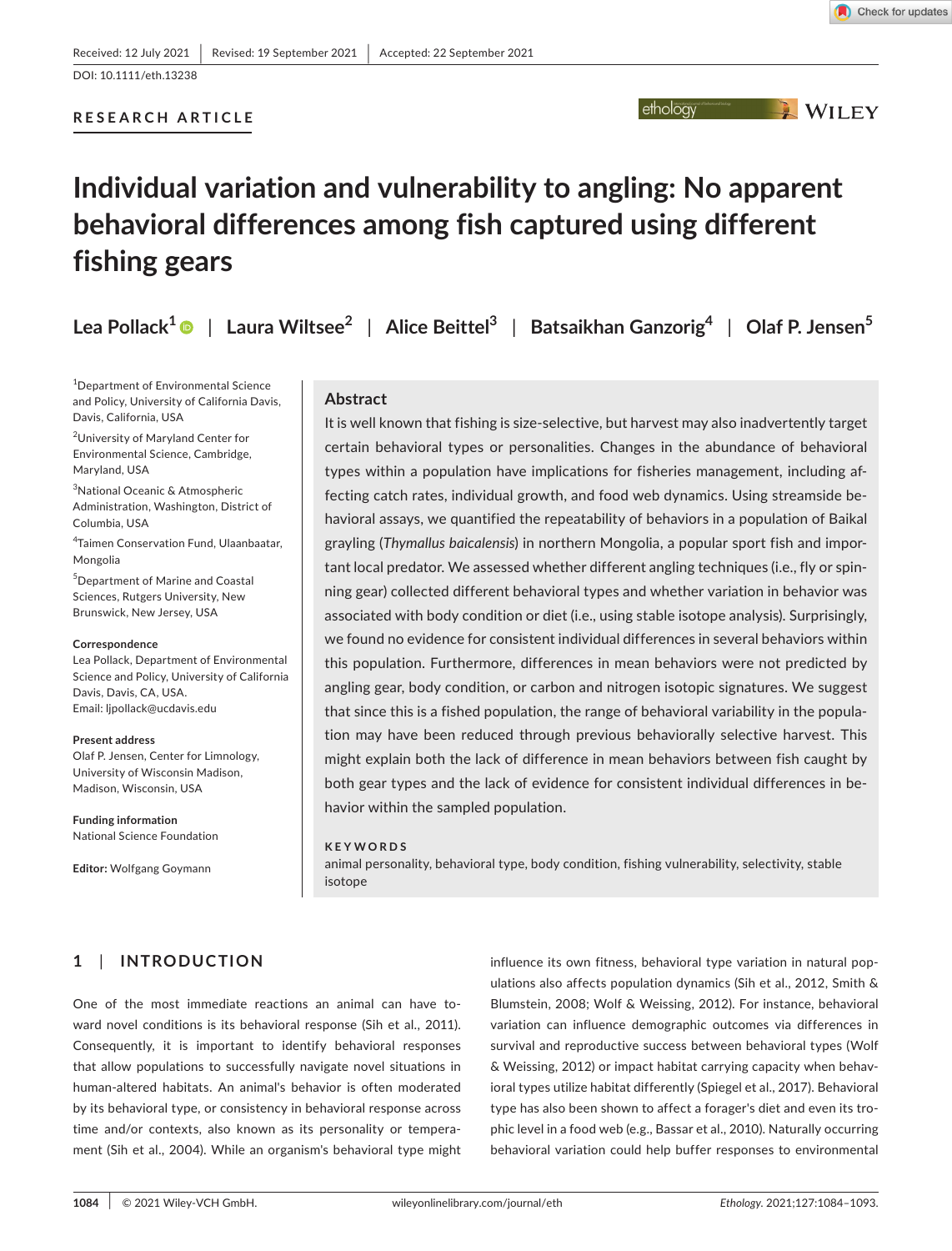change, as different behavioral types might be better suited to respond to different selection pressures brought on by anthropogenic disturbances (Sih et al., 2012; Smith & Blumstein, 2013). Thus, understanding individual behavioral type variation in wild populations facing novel selection pressures is crucial for predicting how best to manage species of concern.

One common anthropogenic disturbance that threatens behavioral type variation in wild populations is harvesting (Diaz Pauli & Sih, 2017; Merrick & Koprowski, 2017; Smith & Blumstein, 2013). Unlike natural predators that might target young or weak prey, harvesting often targets older or larger individuals with preferred phenotypes in a population (reviewed in Merrick & Koprowski, 2017), which could have repercussions for population dynamics and ultimately selection (e.g., Coltman et al., 2003; Darimont et al., 2009; Hutchings & Fraser, 2008). This has become a particular concern in fisheries, especially in overfished populations, since harvesting might be selecting for particular traits such as size, sex, maturity, or behaviors (see reviews Heino et al., 2015; Lennox et al., 2017).

Importantly, fishing techniques, whether active or passive, might be selecting against particular behavioral types (Arlinghaus et al., 2017; Diaz Pauli & Sih, 2017). For example, experimental angling of rainbow trout showed that bolder behaving, faster-growing fish are more often caught than slow-moving, shyer behaving individuals (Biro & Post, 2008). Other studies back up this concern that passive fishing gears (i.e., those in which the capture process requires a specific behavioral response by fish such as biting a hook or entering a trap) might be inadvertently targeting bolder, more aggressive, and/ or more active individuals, with overharvesting, potentially removing large swaths of variation from these populations (Cooke et al., 2007; Härkönen et al., 2016; Koeck et al., 2019; Olsen et al., 2012; Wilson et al., 2011). Even small differences in passive fishing techniques can alter targeting of different behavioral types within a population (Härkönen et al., 2016; Wilson et al., 2015). However, variation in experimental results across species and fishing techniques indicate that the link between behavioral type and vulnerability to harvesting is likely species and context-dependent (Diaz Pauli & Sih, 2017; Keiling et al., 2020; Wilson et al., 2011). Vulnerability to capture likely depends on a combination of a fish's internal state, their encounter rate with fishing gear, and that fishing gear's particular characteristics (Lennox et al., 2017). More studies are needed to elucidate these emerging patterns in common fisheries around the world.

These concerns of harvesting bias parallel similar issues of sampling bias in behavioral ecology more generally. Collection, transportation, and acclimation to lab settings all potentially limit natural variation, since each phase represents a potential survival filter (i.e., individuals with certain traits may be more likely to survive each phase). The ultimate concern is that collecting animals from the wild and assaying individuals in controlled laboratory settings will only measure lab stereotypes and not represent true population variation (Archard & Braithwaite, 2010; Biro & Dingemanse, 2009). Furthermore, while some studies have noted that collection techniques bias behavioral variation (e.g., Carter et al., 2012; Garamszegi et al., 2009), other studies have failed to find that bias (e.g., Jolly

et al., 2019; Michelangeli et al., 2016). Trapping bias might be strongest in methods that require animals to respond to novelty, like those of traps or fishing lures, but that might not always be the case (e.g., Jolly et al., 2019). Thus, more studies are needed to elucidate which collection techniques, and in which organisms, biased collection occurs. Furthermore, while there has been a call for more behavioral studies of populations in the wild to address concerns of lab acclimation (Adriaenssens & Johnsson, 2011; Dall & Griffith, 2014), few studies have attempted to experimentally measure behavioral types of fish directly in the field, especially compared with other taxa (but see Brown et al., 2005; Byrnes et al., 2016; Wong et al., 2017 for *in situ* studies).

Thus, a major objective of the following study was to develop an in-field behavioral arena that could be used to repeatedly measure the behavior of wild-caught fish, and elucidate whether differences in fishing techniques might bias the collection of behavioral types. Compared with laboratory studies where the context is often highly artificial or assessments of behavioral variation in field tagging studies where *in situ* movements are quantified without knowledge of the environmental stimuli, our in-field arenas provide a balanced approach by measuring behavior in wild-caught fish in outdoor arenas adjacent to the capture stream. While stream side assays allow limited control over environmental conditions and shorter acclimation times compared with a laboratory setting, they provide substantially more regulation of experience than a field-based experiment. Critically, our in-field arena could easily be broken down and set up, allowing us to systematically measure behavior at multiple remote sites.

To that end, we used our novel in-field setup to measure the behavioral type composition of a population of Baikal grayling (*Thymallus baicalensis*), a common game fish and important driftfeeding predator (Olson et al., 2016) whose population dynamics have important repercussions for their predators and prey. Fish populations in the Selenge River watershed in northern Mongolia are an ideal system to measure baseline individual behavioral type variation in a wild population with limited human impacts, such as flow control and invasive species (Hunt et al., 2016; Kovach et al., 2016). In particular, fish populations are unstocked, naturally reproducing, with a relatively recent (i.e., post-1990s) history of moderate intensity angling (Golden et al., 2019; Jensen et al., 2009). To account for collection bias in our study, we applied two types of angling gear commonly used to target salmonid fishes in rivers, fly, and spinning gear. We collected data on behaviors from behavioral assays that served as estimates of a fish's innate willingness to take risks (sometimes referred to as boldness or exploratory level), which we expect would be critical for responses to novelty. For this study, we define boldness as the relative willingness to move around an unknown space.

We had three main hypotheses going into this study: (1) Individuals caught by spinning gear would be bolder than individuals caught on flies. Due to the nature of its movements across and against the current, a spinning lure creates a greater disturbance and requires fish to actively chase and capture it. Grayling is one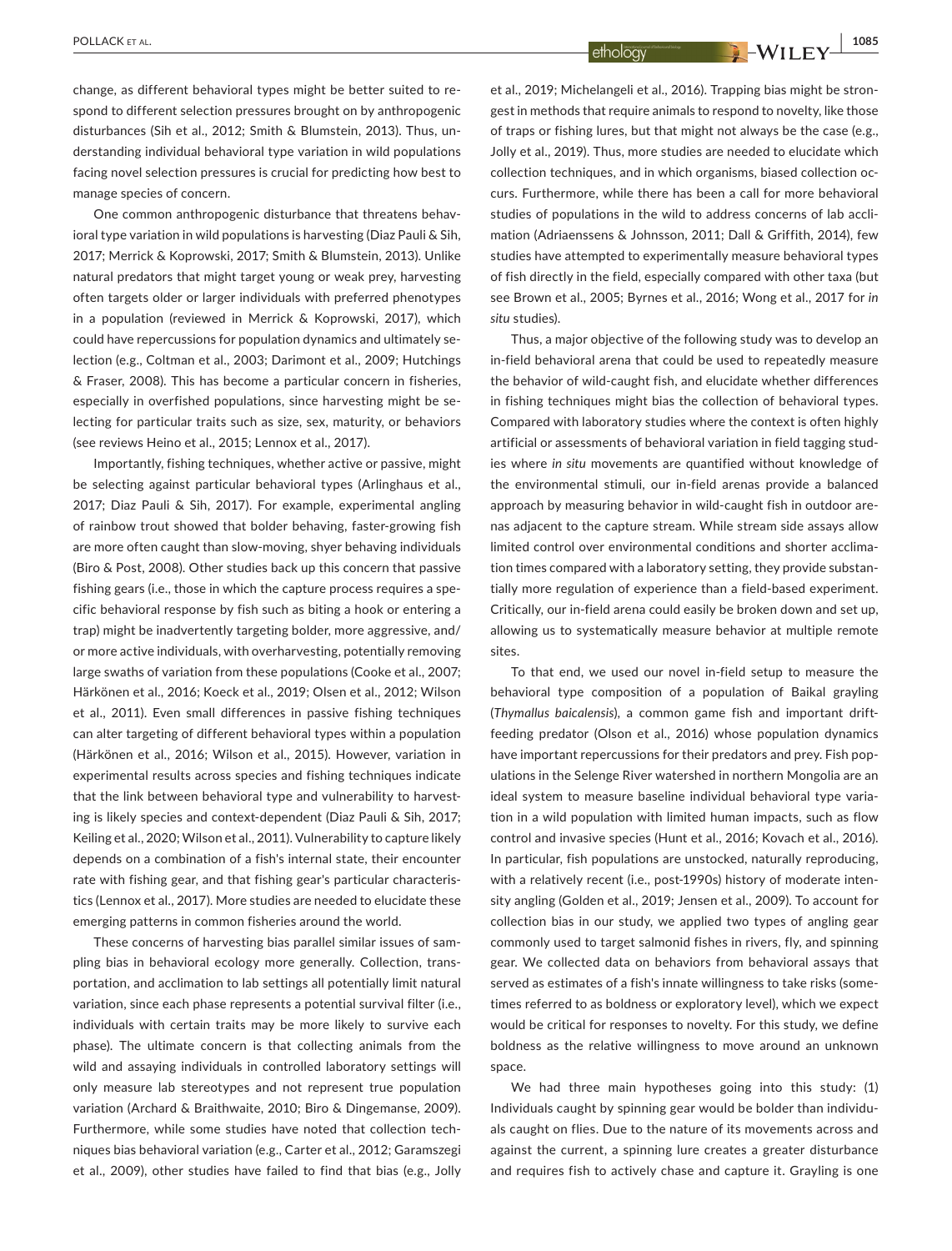of the dominant prey of adult taimen (*Hucho taimen*) in our study system, and swimming across the river to chase a prey item likely exposes them to considerable predation risk. In contrast, artificial flies mimic a drifting aquatic insect and are typically taken when they pass near a stationary drift-feeding fish. Thus, we expected that the behaviors required to chase a spinning lure are more active and involve more risk-taking than drift feeding (Wilson et al., 2015). Therefore, we predicted that individuals caught with spinning rods would, on average, exhibit greater boldness compared with individuals caught with a fly. (2) Individuals with greater body conditions would be more able to take greater risks for resources (Luttbeg & Sih, 2010). Thus, we predicted a positive relationship between grayling body condition (i.e., approximated by Fulton's K) and measures of fish boldness described above. Alternatively, individuals with the lowest body condition might be more willing to take risks for resources, resulting in a negative relationship between body condition and boldness (Mangel & Clark, 1986; McNamara et al., 1994). (3) Differences in foraging behavior would be reflected in different prey preferences between fish in this population. Thus, using stable isotope analysis to define diet groups, we expected that fish caught by spinner would have a higher trophic level (δ15N) than fish caught on fly.

## **2**  | **METHODS**

## **2.1**  | **Study system**

Fish collection and behavioral assays were performed at two sites within the Selenge River watershed in northern Mongolia during June and July 2018, (1) along the Uur River approximately 10 km above the Eg-Uur confluence (the Uur site) and (2) along the Eg River approximately 10 km above the Eg-Selenge confluence (the Eg site). The two fishing sites are located approximately 251 river kilometers apart. We assayed the behavior of Baikal grayling that were between 151- and 284-mm standard length (mean  $=$  183.7 mm). Size was restricted to those individuals large enough to be held within netted areas of housing and acclimation nets but small enough to cross the barrier within the behavioral assays (detailed below). Baikal grayling in this watershed are generalist feeders consuming a variety of aquatic and terrestrial invertebrates and a small proportion of fish (Olson et al., 2016), such that potential variation in behavior might be reflected in differences within an overall broad diet.

## **2.2**  | **Collection and housing**

We caught 31 grayling within one km of our Uur assay site and 36 grayling within one km of our Eg assay site (total  $N = 67$  individuals, 38 fly and 29 spin caught) using two different angling techniques: fly or spin. The fly fishing technique used a 10–12 mm dry fly (Parachute Adams and Royal Wulff pattern). The spin fishing technique used a Mepps 8th ounce spinner with a single hook. Two



**FIGURE 1** Image of both uncovered (left) and covered (right) behavioral arenas in their field setting

experienced anglers caught the majority of fish using a mix of spin and fly techniques; however, some fish were caught by novice members of the team using spin.

After fish were caught via either technique, each individual was brought back to the assay site and housed in an individual netted area (to keep track of individuals while allowing them visual and olfactory cues from conspecifics) within a 244 cm diameter housing pool with 46 cm high walls (Intex). At the Uur site, the housing pool was located 20 m from the river, while at the Eg site, the housing pool was located 13 m from the river. In order to maintain temperature and oxygen close to river levels, the housing pools at each camp were located in the shade, covered with a tarp during the hottest part of the day, and outfitted with aerators. Furthermore, fresh water from the river was added to the housing pool 3–4 times per day at approximately a 50% water change each time. Water was pumped from the river at approximately 18–25 cm depth in the river for both the housing pool and the behavioral arenas. Although offered pellets *ad libitum*, fish in the housing pool preferred consuming terrestrial insects that fell into the water, with 42 out of the 67 individuals containing terrestrial insect remains in their post-mortem gut dissections. Due to signs of disease or injury in eight individuals, behavioral data from only 59 fish were used in our analysis.

#### **2.3**  | **Behavioral assays**

The behavioral arenas consisted of a 244 cm diameter pool (Intex) filled to an approximate depth of 19 cm (uneven natural ground allowed for up to two cm difference in depth between regions of the pool). In order to minimize the influence of another individual's olfactory information and maintain river-like temperature and turbidity, 50% of the water in each arena was changed after each assay. In order to imitate natural conditions, the behavioral arenas were placed within 20 m from the shore of the main stem of the river. Two assay arenas were set up at each site. Above the arena pools, a PVC frame was constructed on which a GoPro Hero camera was mounted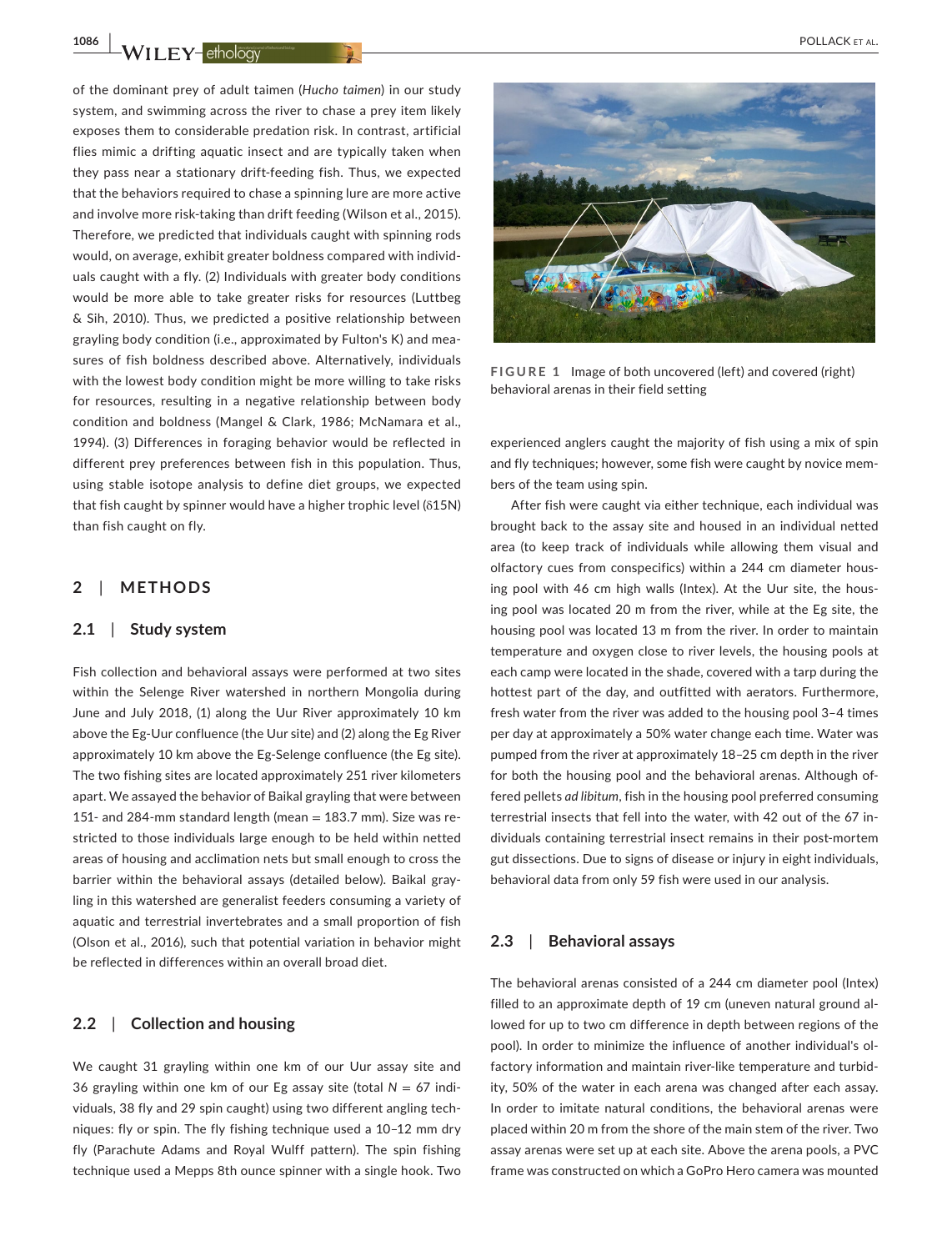above the center of the arena. Above the PVC frame, white tarp was draped to minimize glare on the camera and limit visual cues from potential aerial predators (Figure 1).

Fish were given a 24 h acclimation period in the housing pool before beginning behavioral trials. To begin behavioral assays at both sites, each fish was removed from the housing pool using a net, placed in a bucket filled with water from the housing pool, and walked 76 m to the behavioral arenas, where they were gently poured into a 30 cm diameter acclimation net on the side of the arena. The acclimation net allowed each individual to receive olfactory and visual cues from the arena before gaining physical access to it entirely. In addition, each arena was bisected by a tarp and PVC barrier, which contained a 10-cm diameter hole in its center, through which each fish could easily move.

The behavioral assays were as follows: After 10 min, the acclimation net was lifted, so that fish were free to move around the bisected arena. Latency to explore or move after receiving access to an arena is a common metric of boldness behavior for many fish species (Brown et al., 2005; Cote et al., 2010). Fish were then allowed to swim around the bisected arena for 10 min post release. During this time, we recorded their latency to first cross the barrier, and the total number of times they crossed the barrier. We categorized bolder fish as those which more quickly cross a barrier into an unknown portion of the arena and cross between the two sides of the arena more times over the course of the trial period.

After 10 min, the barrier was removed and fish were given 10 more minutes to explore the open arena, another common test of animal boldness (Dall & Griffith, 2014). Since the removal of the barrier represented a disturbance, we measured the time each individual spent in the center versus edge of the open arena beginning 5 min after the barrier was removed. A fish was considered along the edge of the arena if it was within one body length of the edge of the pool. We defined bolder fish as those that showed less anti-predator behavior (hugging the edge of the wall) and therefore spent more time moving around the center of the arena.

After each set of behavioral tests, fish were removed from the arenas using a net and transported back to the housing pool in a bucket. All assays were filmed so that behaviors could be scored using Jwatcher software (Blumstein & Daniel, 2007). Each fish experienced the same set of assays three times over the course of three separate days in order to measure repeatability. However, due to camera failure, turbidity after a heavy rainstorm, or unseasonably high water temperatures, we were only able to measure two sets of assays for eight individuals (whereas the other 51 had three repeat measurements of behavior).

## **2.4**  | **Dissection and stable isotope collection**

After 3 days of behavioral trials, fish were euthanized and dissected to determine sex and remove a 1 x 3 cm tissue sample from the white dorsal musculature for stable isotope analysis. Standard lengths and total weights were recorded. The white muscle tissue was initially

dried in the field using solar radiation and transported back to lab facilities at Rutgers University, where they were stored in a freezer at −80°C. For analysis, samples were dried in an oven for 24 h and then immediately ground with mortar and pestle into a fine powder. Samples were weighed (between 0.85 and 1.17 mg) and packaged in tin capsules. Samples were analyzed at the UC Davis Stable Isotope Facility for 13C and 15N isotopes using a Micro Cube elemental analyzer (Elementar Analysensysteme GmbH) interfaced to an Isoprime VisION IRMS (Elementar UK Ltd). The long-term standard deviation is 0.2 per mil for 13 C and 0.3 per mil for 15N (J. Matthews, unpublished data). Since fish white muscle is sufficiently low in lipid content, and the C:N ratios in our samples were less than 3.5 (range 3.47–3.17), it was not necessary to correct carbon values for lipid content (Skinner et al., 2016).

The methods described above were approved by Rutgers University's Institutional Animal Care and Use Committee (Protocol # PROTO999900135).

## **2.5**  | **Analysis**

We analyzed measured outcome variables (latency to cross a barrier, number of barrier crosses, amount of time in center of arena) using a Bayesian generalized linear mixed modeling framework with the *brms* package (Bürkner, 2017) in R. Latency to cross the barrier and number of barrier crosses were modeled with hurdle-negative binomial distributions (because of zero inflation in these metrics). This mixture model allowed us to incorporate whether an individual performed the behavior (i.e., a Bernoulli distribution in the hurdle), and if they did perform the behavior, the variation in the time or frequency with which that behavior was performed (i.e., a negative binomial distribution). The amount of time in center of arena was modeled using a negative binomial distribution only because this metric did not show zero inflation. In all models, trial order, fishing technique, standard length (centered to a mean of zero and standard deviation of one), and sex were included as fixed effects, with individual identity (ID) and arena included as random effects. All models were built with weakly informative priors and ran for 5000 iterations with 1000 warm-ups. Model diagnostics were checked using the *Shinystan* package (Stan Development Team, 2018). All chains in all models converged properly and showed reasonable effective sample sizes. Non-significant predictors were systematically removed from the original model structure until the WAIC score of the simpler models was higher than a more complex model (i.e., the one with more predictor variables, see Tables S1–S3 in Appendix 1 for details). Temperature was also included as a predictor in simpler models but was not found to be a strong predictor of behavioral outcomes. Since temperature data were only available for 70% of the trials, it could not be used to compare models using WAIC and was not included in final model selection. During 6 trials, individuals crossed underneath the barrier instead of through the hole provided, however, removing those trials did not affect model outcomes, and thus they were included in the reported analysis.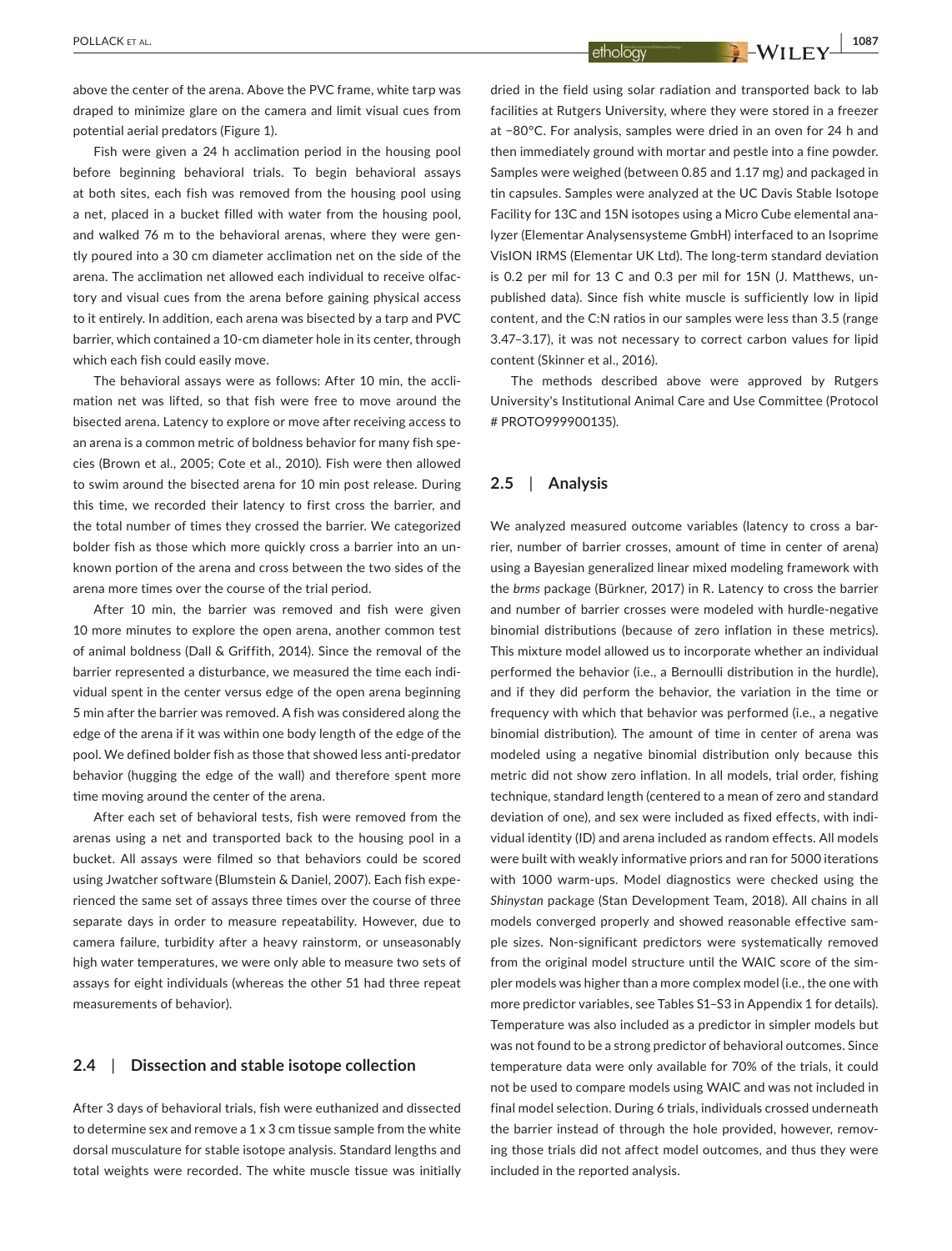To assess the relationship between body condition and mean behaviors, separate models were constructed for each behavioral outcome using the best-fit models from the previous selection rounds and including Fulton's K (calculated from standard length and wet weight) as a predictor variable (centered to a mean of zero and standard deviation of one). To assess if isotopic signatures were predicted by fishing technique, a multivariate model was constructed with δ13C and δ15N as outcome variables (both centered to a mean of zero and standard deviation of one, treated as a Gaussian distribution) with population and fish technique as predictor variables. In addition, post-hoc analysis was conducted to assess whether there were differences in length or body condition between fishing technique or population.

To assess individual variation within our sampled population, we calculated the repeatability (i.e., ICC, variance ratio, or pooling factor, Gelman & Pardoe, 2006) for each behavior using the "performance" package (Lüdecke et al., 2019) in R. Using this method, credible intervals for the estimate of the variance ratio can overlap zero. The negative variance ratio credible intervals can be explained as follows: if most of the model variance is due to within-individual effects and there is little between-individual variation, then the variance of predicted draws will be very similar whether individual-level variation is taken into account or not. In this case, the distributions of predicted variance will be very similar between conditional and unconditional draws. As such, when subtracting one distribution from the other, as is done in calculating the variance decomposition ratio, the difference will be centered to zero, but the tails of the distribution may extend below zero. This is not suggesting that the actual estimate of the variance ratio is below zero, it is simply a byproduct of calculating the difference between two very similar distributions of variance estimates.

#### **TABLE 1** Best-fit model structure and posterior estimates

Data and scripts used to generate analysis can be found at <[https://github.com/ljpollack/Grayling\\_personality\\_models](https://github.com/ljpollack/Grayling_personality_models)>.

## **3**  | **RESULTS**

Neither trial order, fishing technique, length, nor sex influenced likelihood to cross the barrier, latency to cross barrier, number of barrier crosses, or amount of time spent in center (see Table 1 for posterior parameter estimates for fixed effects in best-fit model). There was one exception to this trend in that there was a negative effect of length on the number of individual barrier crosses (estimate = −0.44, est. error = 0.15, 95% CI = −0.73 to −0.14).

We did not find evidence of repeatability in any of the behaviors measured. That is, the variance ratios based on individual ID calculated from our best-fit models have wide credible intervals that overlap with zero (likelihood to cross a barrier: variance ratio =  $0.13, 95\%$ CI =  $-0.12$  to 0.49, latency to cross a barrier: variance ratio = 0.26, 95% CI = −1.04 to 0.927, number of barrier crosses: variance ratio =  $0.41$ , 95% CI =  $-0.62$  to 0.92, amount of time in center of arena: variance ratio =  $0.15$ , 95% CI =  $-1.07$  to 0.72), indicating that individual ID does not explain variation in our posterior estimates (see Figure 2 for behavioral data by individual).

There was no effect of body condition (i.e., Fulton's K) on latency to cross the barrier (estimate =  $-0.14$ , est. error = 0.14, 95% CI = −0.40 to 0.14), number of barrier crosses (estimate = −0.14, est. error = 0.14, 95% CI =  $-0.42$  to 0.13), or amount of time spent in center (estimate = 0.17, est. error = 0.13, 95% CI = −0.08 to 0.42). However, there was a positive effect of body condition on likelihood to cross the barrier (i.e., the hurdle portion of the model; estimate =  $0.95$ , est. error =  $0.46$ ,  $95\%$  CI 0.13 to 1.97). That is,

|                                                                                                                                                                                                              | Posterior parameter estimates for fixed effects |          |            |         |         |
|--------------------------------------------------------------------------------------------------------------------------------------------------------------------------------------------------------------|-------------------------------------------------|----------|------------|---------|---------|
| Model structure                                                                                                                                                                                              | Parameter                                       | Estimate | Est. Error | 2.5 CI  | 97.5 CI |
| Latency to cross barrier released in arena $-1$ + trial<br>+standard length + $(1)$ individual ID) + $(1)$ arena)<br>hurdle $\sim$ 1 + trial +standard length + (1) individual ID) +<br>$(1   \text{arena})$ | Intercept                                       | 4.44     | 0.43       | 3.59    | 5.30    |
|                                                                                                                                                                                                              | Trial                                           | $-0.02$  | 0.13       | $-0.27$ | 0.24    |
|                                                                                                                                                                                                              | Standard length                                 | 0.26     | 0.16       | $-0.06$ | 0.60    |
|                                                                                                                                                                                                              | Hu intercept                                    | $-1.02$  | 0.84       | $-2.66$ | 0.67    |
|                                                                                                                                                                                                              | Hu trial                                        | $-0.01$  | 0.29       | $-0.57$ | 0.57    |
|                                                                                                                                                                                                              | Hu standard length                              | 0.07     | 0.44       | $-0.78$ | 0.94    |
| Number of crosses $-1$ + trial +standard length + (1)<br>individual $ID$ ) + (1   arena)<br>hurdle $\sim$ 1 + trial +standard length + (1  individual ID) +<br>$(1   \text{arena})$                          | Intercept                                       | 1.58     | 0.56       | 0.45    | 2.68    |
|                                                                                                                                                                                                              | <b>Trial</b>                                    | 0.13     | 0.11       | $-0.09$ | 0.36    |
|                                                                                                                                                                                                              | Standard length                                 | $-0.44$  | 0.15       | $-0.73$ | $-0.14$ |
|                                                                                                                                                                                                              | Hu intercept                                    | $-1.04$  | 0.85       | $-2.73$ | 0.65    |
|                                                                                                                                                                                                              | Hu trial                                        | $-0.01$  | 0.29       | $-0.56$ | 0.57    |
|                                                                                                                                                                                                              | Hu standard length                              | 0.07     | 0.44       | $-0.79$ | 0.97    |
| Amount of time spent center $\sim$ 1 + trial + fishing<br>technique + $(1)$ individual ID) + $(1)$ arena)                                                                                                    | Intercept                                       | 4.21     | 0.37       | 3.50    | 4.93    |
|                                                                                                                                                                                                              | Trial                                           | $-0.19$  | 0.14       | $-0.47$ | 0.08    |
|                                                                                                                                                                                                              | Fishing technique                               | $-0.37$  | 0.24       | $-0.83$ | 0.09    |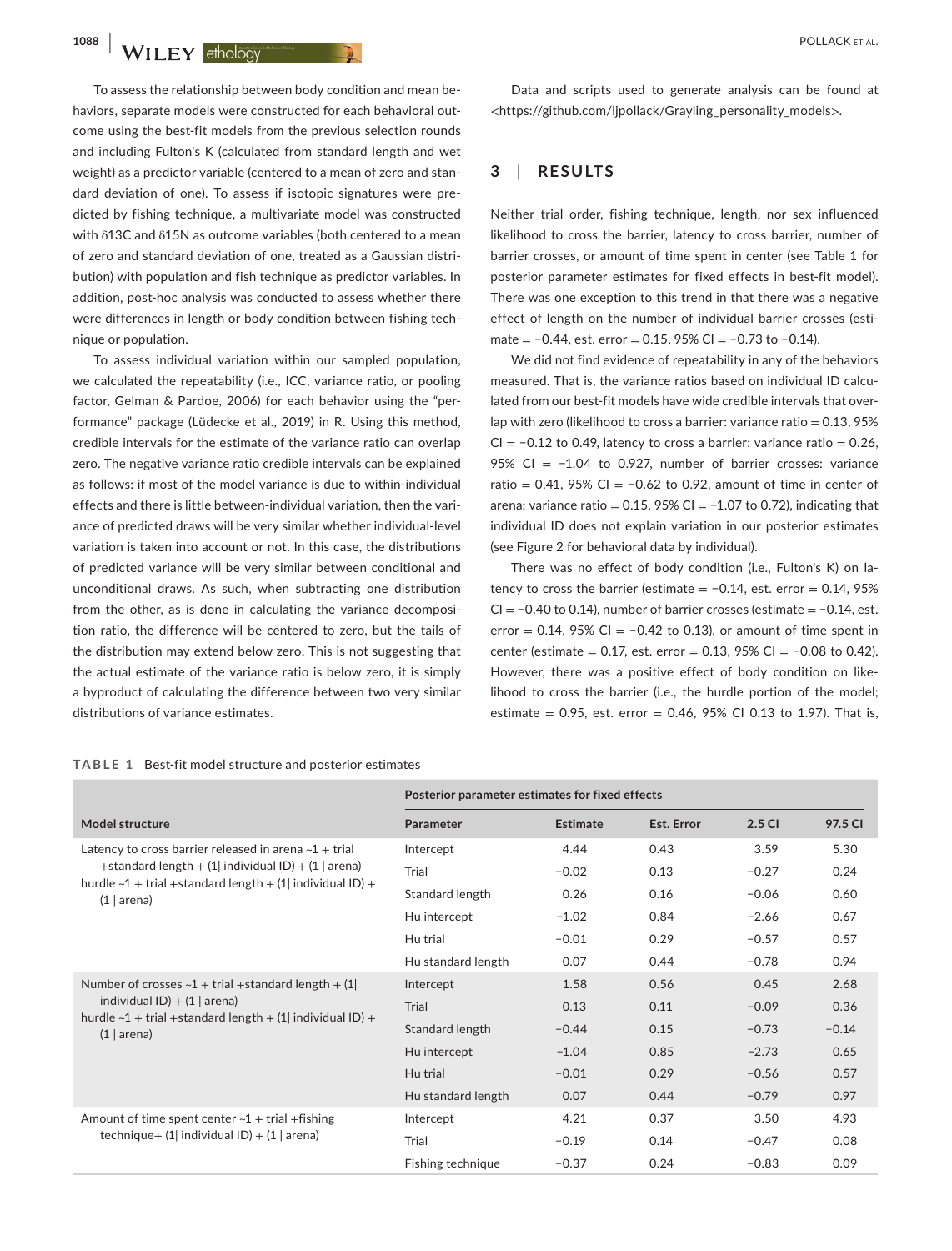**FIGURE 2** Behavior metrics for all individuals. For each plot, individuals are organized by mean behavioral values for that assay only. Each plot represents the raw data from all behavioral metrics: (a) Latency to cross the barrier in seconds, (b) the number of barrier crosses, and (c) time spent in the arena center in seconds. Error bars indicate the minimum and maximum values measured for each individual





**FIGURE 3** Marginal effect of body condition (Fulton's K) on probability of crossing the barrier. The data depicted in Figure 3 is simulated from the hurdle portion of posterior parameter estimates of the mixture model of latency to cross the barrier. The line represents the median effects, while the bands indicate the 95% credible intervals. Values for Fulton's K have been centered to a mean of zero and standard deviation of one before being included in the model

individuals in better body condition (i.e., larger Fulton's K) were more likely to cross the barrier at least once than not cross it at all during the 10-minute trial (Figure 3).

Lastly, there were no differences in δ13C or δ15N based on fishing technique (Figure 4). That is, while there was a difference between the Eg and Uur locations in their isotopic signatures (δ13C: estimate = −0.47, est. error = 0.14, 95% CI = −0.74 to −0.20; δ15N:

estimate = −1.05, est. error = 0.14, 95% CI = −1.32 to −0.78), there was no difference in isotopic signature based on fishing technique (δ13C: estimate = −0.18, est. error = 0.14, 95% CI = −0.45 to 0.09; δ15N: estimate = 0.04, est. error = 0.14, 95% CI = −0.23 to 0.31). There was a residual correlation between δ13C and δ15N (estimate =  $0.28$ , est. error =  $0.13$ ,  $95\%$  CI =  $0.02$  to  $0.51$ ).

Post-hoc analysis indicated that there were no differences in the length or body condition, of fish caught based on fishing technique (standard length: estimate =  $10.83$ , est. error = 7.72, 95% CI = −4.39 to 26.02; Fulton's K: estimate = 0.07, est. error = 0.03, 95% CI = −0.00 to 0.13). While there was no difference in body condition based on population (estimate  $= 0.04$ , est. error  $= 0.03, 95\%$ CI = −0.03 to 0.10), there was a difference between the Eg and Uur locations in length of fish caught (estimate  $= 16.74$ , est. error  $= 7.75$ , 95% CI =  $1.72$  to 31.82).

## **4**  | **DISCUSSION**

We did not find differences in behavior between individuals caught with fly or spin fishing gear (hypothesis 1). Moreover, we did not find a relationship between most of the behaviors and body condition as approximated by Fulton's K, except for likelihood to cross the barrier (hypothesis 2). That is, fish in better condition were more likely to cross the barrier than not across multiple trials. However, neither mean latency to cross nor the number of times a fish crossed the barrier, both finer scale measures of behavior, were influenced by fish body condition. Assuming that crossing the barrier is a risktaking behavior, this finding supports the hypothesis that individuals with greater body condition were more willing to take greater risks for resources (Luttbeg & Sih, 2010). Conversely, it could also be that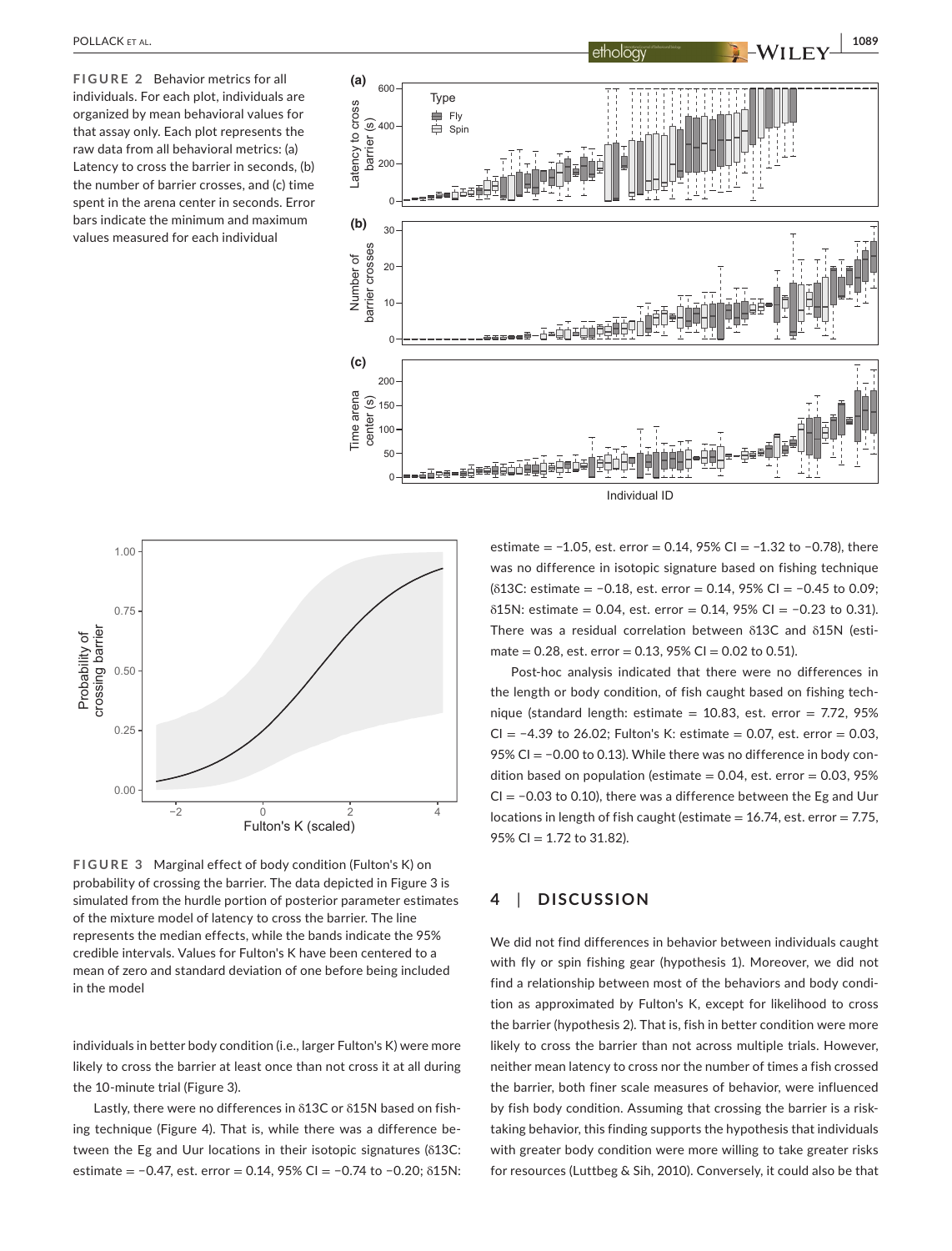

**FIGURE 4** Mean isotopic signatures for each population of fly and spin caught fish for either (a) δ13C or (b) δ15N. Error bars indicate one standard error

fish that were more willing to take more risks have better condition in general. Moreover, length did not predict behavioral outcomes except for one, the number of times an individual crossed a barrier; larger individuals tended to cross the barrier fewer times. This trend likely reflected our experimental design more than behavioral differences between individuals of different sizes, since a small opening is less of a constraint for small fish. This is further supported by the other behavioral metrics, which did not find that size was a strong predictor of the other mean behaviors. Lastly, there was no relationship between fishing technique and trophic level as approximated by δ13C and δ15N isotopic signatures (hypothesis 3).

Critically, we found no evidence supporting our main assumption: that there would be consistent individual differences in behavior within this population of Baikal grayling. The variance ratios based on individual identity calculated from our best-fit models for all behaviors had credible intervals that overlap with zero. This is because the variances conditional or unconditional on group effects were essentially the same if group-level effects were included or not. This suggests that the grouping component (i.e., individual identity) had very little effect on the outcome (i.e., behavior).

Whether this lack of consistent individual differences is due to our experimental design or a true lack of individual variation in behavior within this population is unclear. For one, fish were exposed to a limited set of behavioral assay types, which might not have been able to measure the traits as we predicted (reviewed in Carter et al., 2013). Additional behavioral assays might have allowed us to assess responses across additional ecological contexts, like response to threatening or benign novel objects in addition to novel habitat (e.g., White et al., 2013). A fuller suite of behavioral assays could have provided a more comprehensive assessment of fish boldness in our study. However, other studies have found that certain populations do not demonstrate repeatable individual differences in behavior. For example, a recent comparative study of anemonefishes (*Amphiprion* spp.) showed that while *Amphiprion mccullochi* individuals have high behavioral repeatability, *Amphiprion latezonatus* did not (Wong et al., 2017). The authors hypothesized that this lack of

individual consistency is due to higher variation in the environmental and social conditions for *Amphiprion latezonatus* in their natural environment. If this was the case for the Baikal grayling within this study, high environmental instability in the Selenge River watershed could drive high levels of individual behavioral plasticity. Therefore, the lack of individual consistency we observed could be explained by high within-individual variation within this population, and not necessarily low among-individual variation in our sample.

Another explanation for this finding is that angling in general acts as a strong enough filter for a behavioral type, which could have made it hard to detect differences in the subsequent sample. For example, the steps of an invasion process likely filter out among-individual variation within a population on the invasion front (Chapple et al., 2012). Similarly, if angling was highly selective for bold individuals, there may not have been enough individual variation among individuals captured by both angling techniques to detect significant individual-level behavioral variation (Biro, 2013). In this case, we might assume not that the individuals within our study showed low intra-individual variation, but that we did not catch the individuals within the population that would demonstrate amongindividual differences. Thus, without enough variability between behavioral types collected, we were unable to show that there was greater variation between than within individuals. While our sample size was on the smaller side ( $N = 67$ ), it was well within the range of similar studies that have found a relationship between fish behavioral type (i.e., repeatable individual differences) and vulnerability to fishing (e.g., Klefoth et al., 2013; Sbragaglia et al., 2019; Vainikka et al., 2016; Wilson & Godin, 2009). Compared with laboratorybased experiments, our acclimation times were extremely short (i.e., 24 h), which could limit the recovery of fish to handling stress. If this effect was strong enough, it could also mask true differences in behavior between the different groups.

Furthermore, if both angling techniques collected the same behavioral types, it would also explain our finding that there were no differences in mean behaviors between fly and spin caught fish. Similarly, other studies with experimental angling have found a lack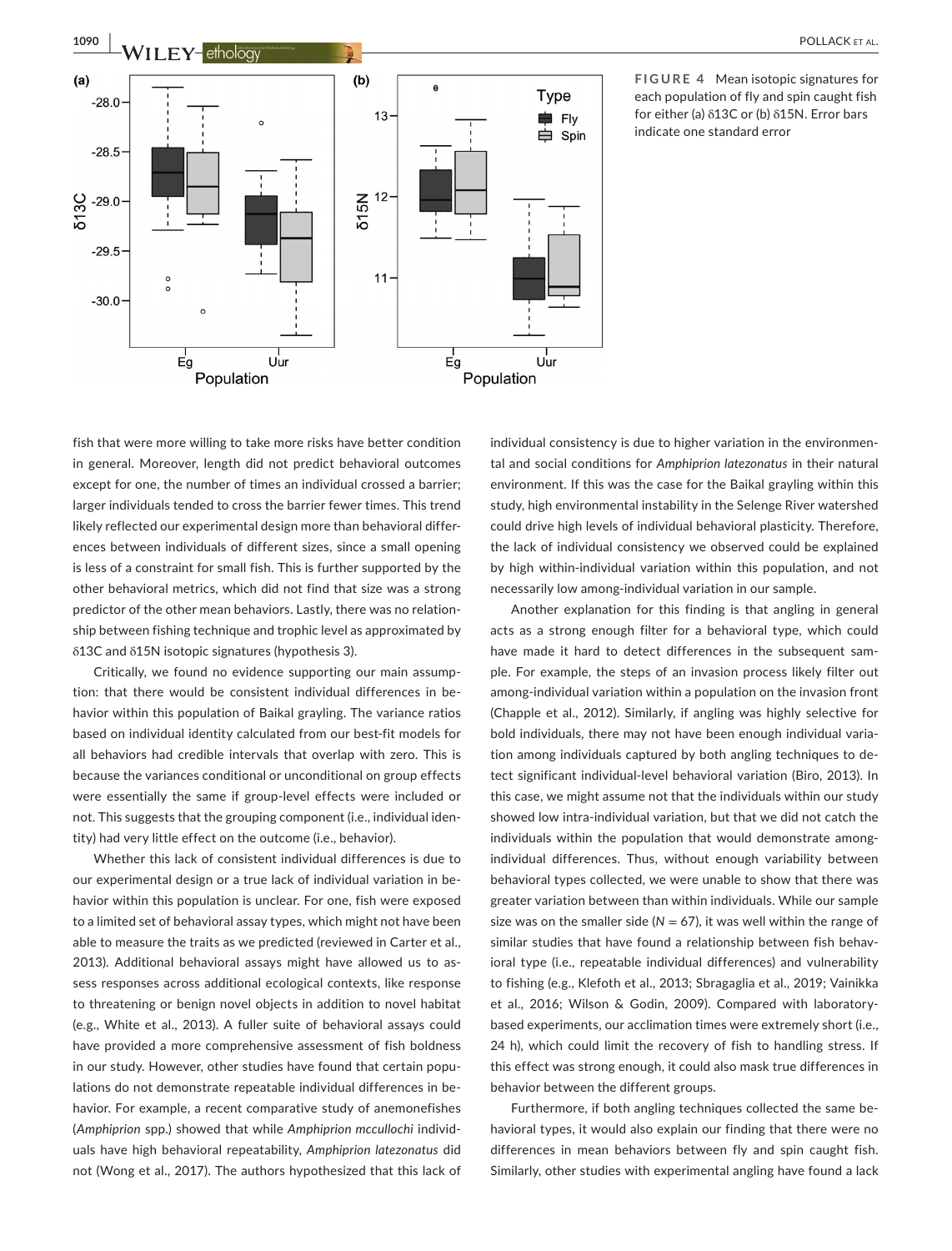of relationship between boldness and boldness syndromes and capture method (Keiling et al., 2020; Kekäläinen et al., 2014, Vainikka et al., 2016). A recent study of angling vulnerability within experimental ponds with largemouth bass (*Micropterus salmoides*) did not find that boldness behavioral phenotype predicted angling capture (Keiling et al., 2020). However, they found that the angler, not the gear itself, caught fish with different behavioral phenotypes. This indicated that angler skill might have affected behavioral type selection more than gear type, at least with certain techniques. If this was the case in our system, we might have failed to see distinctions in behavior due to gear differences if sampling was biased by the skill of the anglers. This is particularly intriguing in this fishery, where gear types are associated with different demographic groups of anglers (Golden et al., *in press*), in which variation in skill level and gear type might exacerbate differences in fish behavioral types caught between these communities.

In addition to the lack of behavioral patterns due to angling technique, we did not find a relationship between most behaviors and body condition or diet composition. If this finding is connected to sampling bias (i.e., that both angling techniques primarily caught a narrow range of similar behavioral types), then the lack of pattern is not entirely surprising. We might expect that similar behaving individuals would have similar body condition and diet. Moreover, variation in angling vulnerability is not always echoed by variances in diet. For example, even though Klefoth et al. (2013) found differences in boldness between genotypes that demonstrated differences in angling vulnerability, these behavioral differences were not reflected in diet preference studies in the lab. Similarly, Redpath et al. (2009) found no difference in stomach content between largemouth bass that were artificially selected for high and low vulnerability to angling. Thus, even if fish behave differently with respect to their vulnerability to angling, it does not necessarily mean that these same individuals occupy different trophic levels.

By measuring repeated behavior in semi-natural outdoor mesocosm arenas, this study provides further insight into behavioral variation outside a classic laboratory setting. Contrary to prior studies (Härkönen et al., 2016; Wilson et al., 2015), we did not find that angling gear type acts as a selective pressure on fish behavior. Surprisingly, we found no evidence of consistent individual differences within the sampled Baikal grayling population of the Selenge River watershed. This could be due to environmental instability driving high within-individual behavioral plasticity (Wong et al., 2017) or the constraints of sampling and assaying a wild population in a lab-field hybrid design (Archard & Braithwaite, 2010). Most intriguing is that this population is assumed to be relatively undisturbed compared with other fish populations around the world. If we assumed this population is not undergoing fisheries-induced selection, we might conclude that anthropogenic pressures associated with harvesting do not cause the high behavioral plasticity that we observed in this population. In this case, the feature that makes the remote Selenge River watershed ideal for evaluating the behavior of wild populations (i.e., its relative lack of disturbance) might also make it challenging to quantify naturally occurring consistent individual

differences in this population. However, since there are moderate fishing levels in this system, another explanation is that behavioral variation within this population has already been reduced through selective harvest. This would explain both the lack of differences in mean behaviors between fish caught by both gear types and our inability to observe consistent individual differences within the sampled population. Future work using this hybrid field-based assay approach should seek to quantify consistency in behavior across multiple ecologically relevant contexts for a more comprehensive understanding of behavioral repeatability in wild populations.

#### **ACKNOWLEDGEMENTS**

We are very grateful to the additional members of our summer expedition: B. Mendsaikhan, A. Golden, T. Kloeden, S. Smith-Tripp, and A. Hassan. We also thank A. Sih, S. Burman, M. Culshaw-Maurer, and K. Laskowski for their input. This research was funded by a National Science Foundation International Research Experience for Students grant (OISE #1658251) to O. Jensen. L. Pollack was supported by the National Science Foundation Graduate Research Fellowship Program.

### **ORCID**

Lea Pollack<sup> 1</sup><https://orcid.org/0000-0002-9355-9238>

#### **REFERENCES**

- Adriaenssens B., & Johnsson J. I. (2011). Shy trout grow faster: exploring links between personality and fitness-related traits in the wild. *Behavioral Ecology*, *22*(1), 135–143. [http://dx.doi.org/10.1093/](http://dx.doi.org/10.1093/beheco/arq185) [beheco/arq185](http://dx.doi.org/10.1093/beheco/arq185)
- Archard, G. A., & Braithwaite, V. A. (2010). The importance of wild populations in studies of animal temperament. *Journal of Zoology*, *281*(3), 149–160.<https://doi.org/10.1111/j.1469-7998.2010.00714.x>
- Arlinghaus, R., Laskowski, K. L., Alós, J., Klefoth, T., Monk, C. T., Nakayama, S., & Schröder, A. (2017). Passive gear-induced timidity syndrome in wild fish populations and its potential ecological and managerial implications. *Fish and Fisheries*, *18*(2), 360–373. [https://](https://doi.org/10.1111/faf.12176) [doi.org/10.1111/faf.12176](https://doi.org/10.1111/faf.12176)
- Bassar, R. D., Marshall, M. C., López-Sepulcre, A., Zandonà, E., Auer, S. K., Travis, J., Pringle, C. M., Flecker, A. S., Thomas, S. A., Fraser, D. F., & Reznick, D. N. (2010). Local adaptation in Trinidadian guppies alters ecosystem processes. *Proceedings of the National Academy of Sciences of the United States of America*, *107*(8), 3616–3621. [https://](https://doi.org/10.1073/pnas.0908023107) [doi.org/10.1073/pnas.0908023107](https://doi.org/10.1073/pnas.0908023107)
- Biro, P. A. (2013). Are most samples of animals systematically biased? Consistent individual trait differences bias samples despite random sampling. *Oecologia*, *171*(2), 339–345. [https://doi.org/10.1007/](https://doi.org/10.1007/s00442-012-2426-5) [s00442-012-2426-5](https://doi.org/10.1007/s00442-012-2426-5)
- Biro, P. A., & Dingemanse, N. J. (2009). Sampling bias resulting from animal personality. *Trends in Ecology and Evolution*, *24*(2), 66–67. <https://doi.org/10.1016/j.tree.2008.11.001>
- Biro, P. A., & Post, J. R. (2008). Rapid depletion of genotypes with fast growth and bold personality traits from harvested fish populations. *Proceedings of the National Academy of Sciences of the United States of America*, *105*(8), 2919–2922. [https://doi.org/10.1073/](https://doi.org/10.1073/pnas.0708159105) [pnas.0708159105](https://doi.org/10.1073/pnas.0708159105)
- Blumstein, D. T., & Daniel, J. C. (2007). *Quantifying behavior the JWatcher way*. Sinauer Associates, Incorporated.
- Brown, C., Jones, F., & Braithwaite, V. (2005). In situ examination of boldness-shyness traits in the tropical poeciliid, Brachyraphis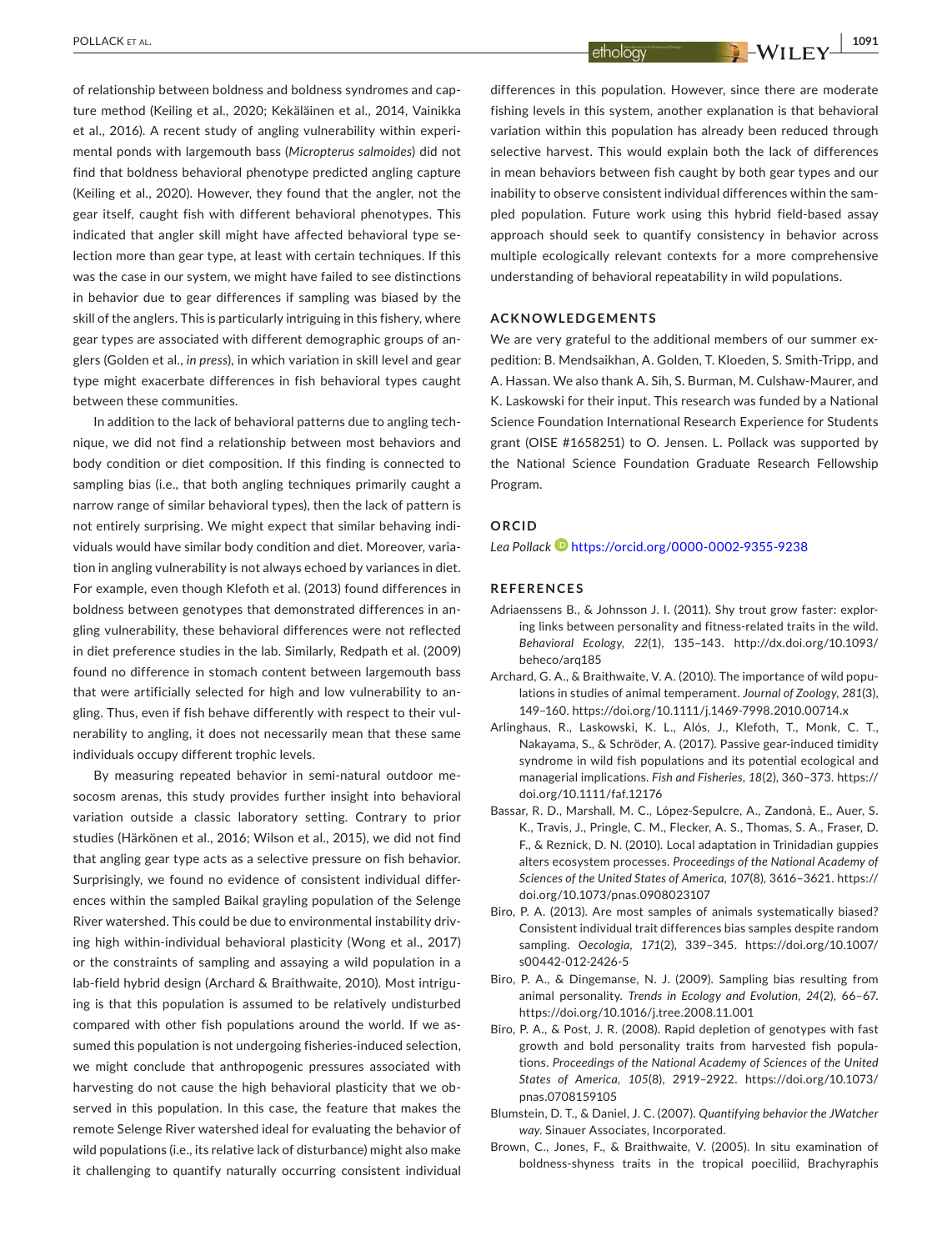episcopi. *Animal Behaviour*, *70*(5), 1003–1009. [https://doi.](https://doi.org/10.1016/j.anbehav.2004.12.022) [org/10.1016/j.anbehav.2004.12.022](https://doi.org/10.1016/j.anbehav.2004.12.022)

- Bürkner, P. C. (2017). Advanced Bayesian multilevel modeling with the R package brms. *The R Journal*, *10*, 395–411.
- Byrnes, E. E., Pouca, C. V., Chambers, S. L., & Brown, C. (2016). Into the wild: developing field tests to examine the link between elasmobranch personality and laterality. *Behaviour*, *153*(13–14), 1777– 1793. <https://doi.org/10.1163/1568539X-00003373>
- Carter, A. J., Feeney, W. E., Marshall, H. H., Cowlishaw, G., & Heinsohn, R. (2013). Animal personality: what are behavioural ecologists measuring? *Biological Reviews*, *88*(2), 465–475. [https://doi.org/10.1111/](https://doi.org/10.1111/brv.12007) [brv.12007](https://doi.org/10.1111/brv.12007)
- Carter, A. J., Heinsohn, R., Goldizen, A. W., & Biro, P. A. (2012). Boldness, trappability and sampling bias in wild lizards. *Animal Behaviour*, *83*(4), 1051–1058.<https://doi.org/10.1016/j.anbehav.2012.01.033>
- Chapple, D. G., Simmonds, S. M., & Wong, B. B. (2012). Can behavioral and personality traits influence the success of unintentional species introductions? *Trends in Ecology and Evolution*, *27*(1), 57–64. <https://doi.org/10.1016/j.tree.2011.09.010>
- Coltman, D. W., O'Donoghue, P., Jorgenson, J. T., Hogg, J. T., Strobeck, C., & Festa-Bianchet, M. (2003). Undesirable evolutionary consequences of trophy hunting. *Nature*, *426*(6967), 655–658. [https://](https://doi.org/10.1038/nature02177) [doi.org/10.1038/nature02177](https://doi.org/10.1038/nature02177)
- Cooke, S. J., Suski, C. D., Ostrand, K. G., Wahl, D. H., & Philipp, D. P. (2007). Physiological and behavioral consequences of long-term artificial selection for vulnerability to recreational angling in a teleost fish. *Physiological and Biochemical Zoology*, *80*(5), 480–490. [https://](https://doi.org/10.1086/520618) [doi.org/10.1086/520618](https://doi.org/10.1086/520618)
- Cote, J., Fogarty, S., Weinersmith, K., Brodin, T., & Sih, A. (2010). Personality traits and dispersal tendency in the invasive mosquitofish (*Gambusia affinis*). *Proceedings of the Royal Society of London B: Biological Sciences*, *278*(1712), 1670–1678. [https://doi.org/10.1098/](https://doi.org/10.1098/rspb.2009.2128) [rspb.2009.2128](https://doi.org/10.1098/rspb.2009.2128)
- Dall, S. R. X., & Griffith, S. C. (2014). An empiricist guide to animal personality variation in ecology and evolution. *Frontiers in Ecology and Evolution*, *2*, 3.<https://doi.org/10.3389/fevo.2014.00003>
- Darimont, C. T., Carlson, S. M., Kinnison, M. T., Paquet, P. C., Reimchen, T. E., & Wilmers, C. C. (2009). Human predators outpace other agents of trait change in the wild. *Proceedings of the National Academy of Sciences of the United States of America*, *106*(3), 952–954. [https://](https://doi.org/10.1073/pnas.0809235106) [doi.org/10.1073/pnas.0809235106](https://doi.org/10.1073/pnas.0809235106)
- Diaz Pauli, B., & Sih, A. (2017). Behavioural responses to human-induced change: why fishing should not be ignored. *Evolutionary Applications*, *10*(3), 231–240. <https://doi.org/10.1111/eva.12456>
- Garamszegi, L. Z., Eens, M., & Török, J. (2009). Behavioural syndromes and trappability in free-living collared flycatchers, Ficedula albicollis. *Animal Behaviour*, *77*(4), 803–812. [https://doi.org/10.1016/j.](https://doi.org/10.1016/j.anbehav.2008.12.012) [anbehav.2008.12.012](https://doi.org/10.1016/j.anbehav.2008.12.012)
- Gelman, A., & Pardoe, I. (2006). Bayesian measures of explained variance and pooling in multilevel (hierarchical) models. *Technometrics*, *48*(2), 241–251.<https://doi.org/10.1198/004017005000000517>
- Golden, A. S., Free, C. M., & Jensen, O. P. (2019). Angler preferences and satisfaction in a high-threshold bucket-list recreational fishery. *Fisheries Research*, *220*, 105364. [https://doi.org/10.1016/j.fishres.](https://doi.org/10.1016/j.fishres.2019.105364) [2019.105364](https://doi.org/10.1016/j.fishres.2019.105364)
- Härkönen, L., Hyvärinen, P., Niemelä, P. T., & Vainikka, A. (2016). Behavioural variation in Eurasian perch populations with respect to relative catchability. *Acta Ethologica*, *19*(1), 21–31. [https://doi.](https://doi.org/10.1007/s10211-015-0219-7) [org/10.1007/s10211-015-0219-7](https://doi.org/10.1007/s10211-015-0219-7)
- Heino, M., Díaz Pauli, B., & Dieckmann, U. (2015). Fisheries-Induced Evolution. *Annual Review of Ecology, Evolution, and Systematics*, *46*, 461–480. [https://doi.org/10.1146/annurev-ecolsys-11241](https://doi.org/10.1146/annurev-ecolsys-112414-054339) [4-054339](https://doi.org/10.1146/annurev-ecolsys-112414-054339)
- Hunt, L. M., Fenichel, E. P., Fulton, D. C., Mendelsohn, R., Smith, J. W., Tunney, T. D., Lynch, A. J., Paukert, C. P., & Whitney, J. E. (2016). Identifying alternate pathways for climate change to impact

inland recreational fishers. *Fisheries*, *41*(7), 362–372. [https://doi.](https://doi.org/10.1080/03632415.2016.1187015) [org/10.1080/03632415.2016.1187015](https://doi.org/10.1080/03632415.2016.1187015)

- Hutchings, J. A., & Fraser, D. J. (2008). The nature of fisheries- and farming-induced evolution. *Molecular Ecology*, *17*(1), 294–313. <https://doi.org/10.1111/j.1365-294X.2007.03485.x>
- Jensen, O. P., Gilro, D. J., Hogan, Z., Allen, B. C., Hrabik, T. R., Weidel, B. C., & Zanden, J. V. M. (2009). Evaluating recreational fisheries for an endangered species: A case study of taimen, *Hucho taimen*, in Mongolia. *Canadian Journal of Fisheries and Aquatic Sciences*, *66*(10), 1707–1718.<https://doi.org/10.1139/F09-109>
- Jolly, C. J., Webb, J. K., Gillespie, G. R., Hughes, N. K., & Phillips, B. L. (2019). Bias averted: personality may not influence trappability. *Behavioral Ecology and Sociobiology*, *73*(9), 1–11. [https://doi.](https://doi.org/10.1007/s00265-019-2742-4) [org/10.1007/s00265-019-2742-4](https://doi.org/10.1007/s00265-019-2742-4)
- Keiling, T. D., Louison, M. J., & Suski, C. D. (2020). Behavioral phenotype does not predict habitat occupancy or angling capture of largemouth bass (*Micropterus salmoides*). *Canadian Journal of Zoology*, *98*(6), 399–409. <https://doi.org/10.1139/cjz-2019-0191>
- Kekäläinen, J., Podgorniak, T., Puolakka, T., Hyvärinen, P., & Vainikka, A. (2014). Individually assessed boldness predicts *Perca fluviatilis* behaviour in shoals, but is not associated with the capture order or angling method. *Journal of Fish Biology*, *85*(5), 1603–1616. [https://](https://doi.org/10.1111/jfb.12516) [doi.org/10.1111/jfb.12516](https://doi.org/10.1111/jfb.12516)
- Klefoth, T., Pieterek, T., & Arlinghaus, R. (2013). Impacts of domestication on angling vulnerability of common carp, *Cyprinus carpio*: the role of learning, foraging behaviour and food preferences. *Fisheries Management and Ecology*, *20*(2–3), 174–186. [https://doi.](https://doi.org/10.1111/j.1365-2400.2012.00865.x) [org/10.1111/j.1365-2400.2012.00865.x](https://doi.org/10.1111/j.1365-2400.2012.00865.x)
- Koeck, B., Závorka, L., Aldvén, D., Näslund, J., Arlinghaus, R., Thörnqvist, P.-O., Winberg, S., Björnsson, B. T., & Johnsson, J. I. (2019). Angling selects against active and stress-resilient phenotypes in rainbow trout. *Canadian Journal of Fisheries and Aquatic Sciences*, *76*(2), 320– 333. <https://doi.org/10.1139/cjfas-2018-0085>
- Kovach, R. P., Muhlfeld, C. C., Al-Chokhachy, R., Dunham, J. B., Letcher, B. H., & Kershner, J. L. (2016). Impacts of climatic variation on trout: a global synthesis and path forward. *Reviews in Fish Biology and Fisheries*, *26*(2), 135–151. [https://doi.org/10.1007/s1116](https://doi.org/10.1007/s11160-015-9414-x) [0-015-9414-x](https://doi.org/10.1007/s11160-015-9414-x)
- Lennox, R. J., Alós, J., Arlinghaus, R., Horodysky, A., Klefoth, T., Monk, C. T., & Cooke, S. J. (2017). What makes fish vulnerable to capture by hooks? A conceptual framework and a review of key determinants. *Fish and Fisheries*, *18*(5), 986–1010. [https://doi.org/10.1111/](https://doi.org/10.1111/faf.12219) [faf.12219](https://doi.org/10.1111/faf.12219)
- Lüdecke, D., Makowski, D., & Waggoner, P. (2019). *Performance: assessment of regression models performance*. *R package version 0.4*, *2*.
- Luttbeg, B., & Sih, A. (2010). Risk, resources and state-dependent adaptive behavioral syndromes. *Philosophical Transactions of the Royal Society*, *365*, 3977–3990. [https://doi.org/10.1098/rstb.](https://doi.org/10.1098/rstb.2010.0207) [2010.0207](https://doi.org/10.1098/rstb.2010.0207)
- Mangel, M., & Clark, C. W. (1986). Towards a unified foraging theory. *Ecology*, *67*(5), 1127–1138. <https://doi.org/10.2307/1938669>
- McNamara, J. M., Houston, A. I., & Lima, S. L. (1994). Foraging routines of small birds in winter: a theoretical investigation. *Journal of Avian Biology*, *25*(4), 287–302. <https://doi.org/10.2307/3677276>
- Merrick, M. J., & Koprowski, J. L. (2017). Should we consider individual behavior differences in applied wildlife conservation studies? *Biological Conservation*, *209*, 34–44. [https://doi.org/10.1016/j.](https://doi.org/10.1016/j.biocon.2017.01.021) [biocon.2017.01.021](https://doi.org/10.1016/j.biocon.2017.01.021)
- Michelangeli, M., Wong, B. B. M., & Chapple, D. G. (2016). It's a trap: sampling bias due to animal personality is not always inevitable. *Behavioral Ecology*, *27*(1), 62–67. [https://doi.org/10.1093/beheco/](https://doi.org/10.1093/beheco/arv123) [arv123](https://doi.org/10.1093/beheco/arv123)
- Olsen, E. M., Heupel, M. R., Simpfendorfer, C. A., & Moland, E. (2012). Harvest selection on Atlantic cod behavioral traits: Implications for spatial management. *Ecology and Evolution*, *2*(7), 1549–1562. <https://doi.org/10.1002/ece3.244>